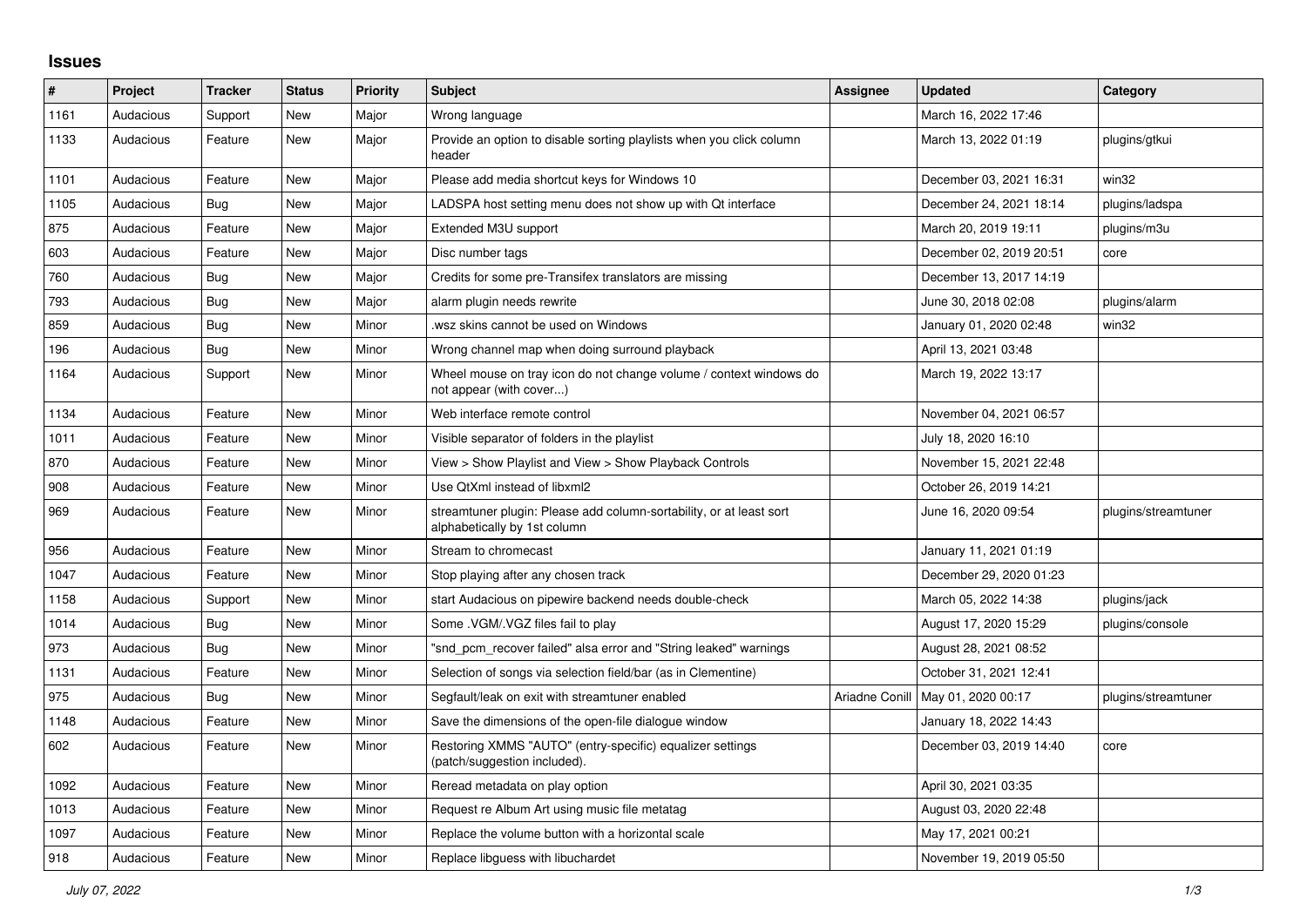| $\vert$ # | Project   | <b>Tracker</b> | <b>Status</b> | <b>Priority</b> | <b>Subject</b>                                                                                                                            | Assignee   | <b>Updated</b>           | Category           |
|-----------|-----------|----------------|---------------|-----------------|-------------------------------------------------------------------------------------------------------------------------------------------|------------|--------------------------|--------------------|
| 585       | Audacious | Bug            | <b>New</b>    | Minor           | "Remove Unavailable Files" temporarily freezes UI                                                                                         |            | December 02, 2019 20:51  | core               |
| 909       | Audacious | Feature        | <b>New</b>    | Minor           | remember open/close status of equalizer and equalizer-presets<br>windows                                                                  |            | April 22, 2020 06:56     | libaudgui          |
| 996       | Audacious | Feature        | <b>New</b>    | Minor           | Refine playlists when searching (search all playlists)                                                                                    |            | June 16, 2020 09:58      |                    |
| 907       | Audacious | Feature        | <b>New</b>    | Minor           | QtNetwork-based HTTP client                                                                                                               |            | October 26, 2019 13:41   |                    |
| 1017      | Audacious | Feature        | <b>New</b>    | Minor           | QT Global Hotkeys rework proposal and cross-platform support                                                                              | Domen Mori | December 07, 2020 04:22  | plugins/hotkey     |
| 1072      | Audacious | Feature        | <b>New</b>    | Minor           | QT AOSD plugin                                                                                                                            |            | February 17, 2021 21:18  | plugins/aosd       |
| 786       | Audacious | Feature        | <b>New</b>    | Minor           | Port global hotkeys plugin to Windows                                                                                                     |            | January 04, 2021 21:52   | plugins/hotkey     |
| 1088      | Audacious | Feature        | <b>New</b>    | Minor           | plugin: status icon: ADD option to select tray mouse Middle Click action                                                                  |            | April 11, 2021 12:05     | plugins/statusicon |
| 429       | Audacious | Feature        | <b>New</b>    | Minor           | Please enable scrobbling to libre.fm in Scrobbler 2.0                                                                                     |            | September 02, 2019 10:35 | plugins/scrobbler2 |
| 877       | Audacious | Feature        | <b>New</b>    | Minor           | Please add save option to cue playlists (patch included)                                                                                  |            | March 07, 2019 04:18     | plugins/cue        |
| 1154      | Audacious | Support        | <b>New</b>    | Minor           | Playlist column Headers                                                                                                                   |            | March 06, 2022 16:06     |                    |
| 913       | Audacious | Feature        | <b>New</b>    | Minor           | Play / create new playlist from selection                                                                                                 |            | December 02, 2019 20:13  | plugins/qtui       |
| 1170      | Audacious | Feature        | <b>New</b>    | Minor           | Playback mode button                                                                                                                      |            | April 22, 2022 16:01     |                    |
| 1048      | Audacious | Feature        | New           | Minor           | PipeWire support                                                                                                                          |            | May 04, 2022 19:36       |                    |
| 1099      | Audacious | Feature        | <b>New</b>    | Minor           | Per-track ReplayGain shouldn't be enabled by default                                                                                      |            | May 09, 2021 13:41       |                    |
| 924       | Audacious | Feature        | <b>New</b>    | Minor           | Option to replace playlist contents by drag and drop                                                                                      |            | December 02, 2019 20:15  |                    |
| 51        | Audacious | Feature        | <b>New</b>    | Minor           | Option to inhibit suspend                                                                                                                 |            | February 13, 2021 09:23  |                    |
| 1153      | Audacious | Feature        | <b>New</b>    | Minor           | Optional sort column for File Created/Modified date and time                                                                              |            | February 04, 2022 16:00  | libaudgui          |
| 873       | Audacious | Feature        | <b>New</b>    | Minor           | Optionally make "previous track" restart current track                                                                                    |            | June 08, 2021 22:55      |                    |
| 1160      | Audacious | Feature        | <b>New</b>    | Minor           | Ogg Opus support for streams                                                                                                              |            | March 11, 2022 18:09     |                    |
| 1142      | Audacious | Feature        | <b>New</b>    | Minor           | MusicBrainz support for CD plugin                                                                                                         |            | November 20, 2021 21:46  | plugins/cdaudio    |
| 1057      | Audacious | Feature        | <b>New</b>    | Minor           | Matroska (mka) chapter support                                                                                                            |            | August 27, 2021 22:54    |                    |
| 1093      | Audacious | Feature        | New           | Minor           | Make the Song Dialog (Qt) window wider by default                                                                                         |            | May 17, 2021 15:36       |                    |
| 993       | Audacious | <b>Bug</b>     | New           | Minor           | Lyrics for streamed content are written to cache but not read.                                                                            |            | June 07, 2020 13:10      | plugins/lyricwiki  |
| 968       | Audacious | Feature        | <b>New</b>    | Minor           | Loop PSF files at normal loop points during repeat mode                                                                                   |            | April 16, 2020 03:25     | plugins/psf        |
| 1151      | Audacious | Feature        | <b>New</b>    | Minor           | Load balance XSPF tracks with multiple location URIs                                                                                      |            | January 28, 2022 19:10   |                    |
| 1071      | Audacious | Feature        | <b>New</b>    | Minor           | Linkage could be improved for packagers.                                                                                                  |            | March 31, 2021 00:32     |                    |
| 1145      | Audacious | Support        | <b>New</b>    | Minor           | I started to code, I need m-tags support for audacious to tag files<br>witthout tags, and all I need is a (link to a) good documentation* |            | February 25, 2022 05:01  |                    |
| 1108      | Audacious | Feature        | <b>New</b>    | Minor           | HTTPS support for Windows builds                                                                                                          |            | December 27, 2021 04:45  | plugins/neon       |
| 1098      | Audacious | Feature        | <b>New</b>    | Minor           | Hide empty Services playlist sub-menu                                                                                                     |            | May 10, 2021 09:25       | libaudgui          |
| 500       | Audacious | Feature        | <b>New</b>    | Minor           | fullscreen album art                                                                                                                      |            | April 08, 2020 19:17     |                    |